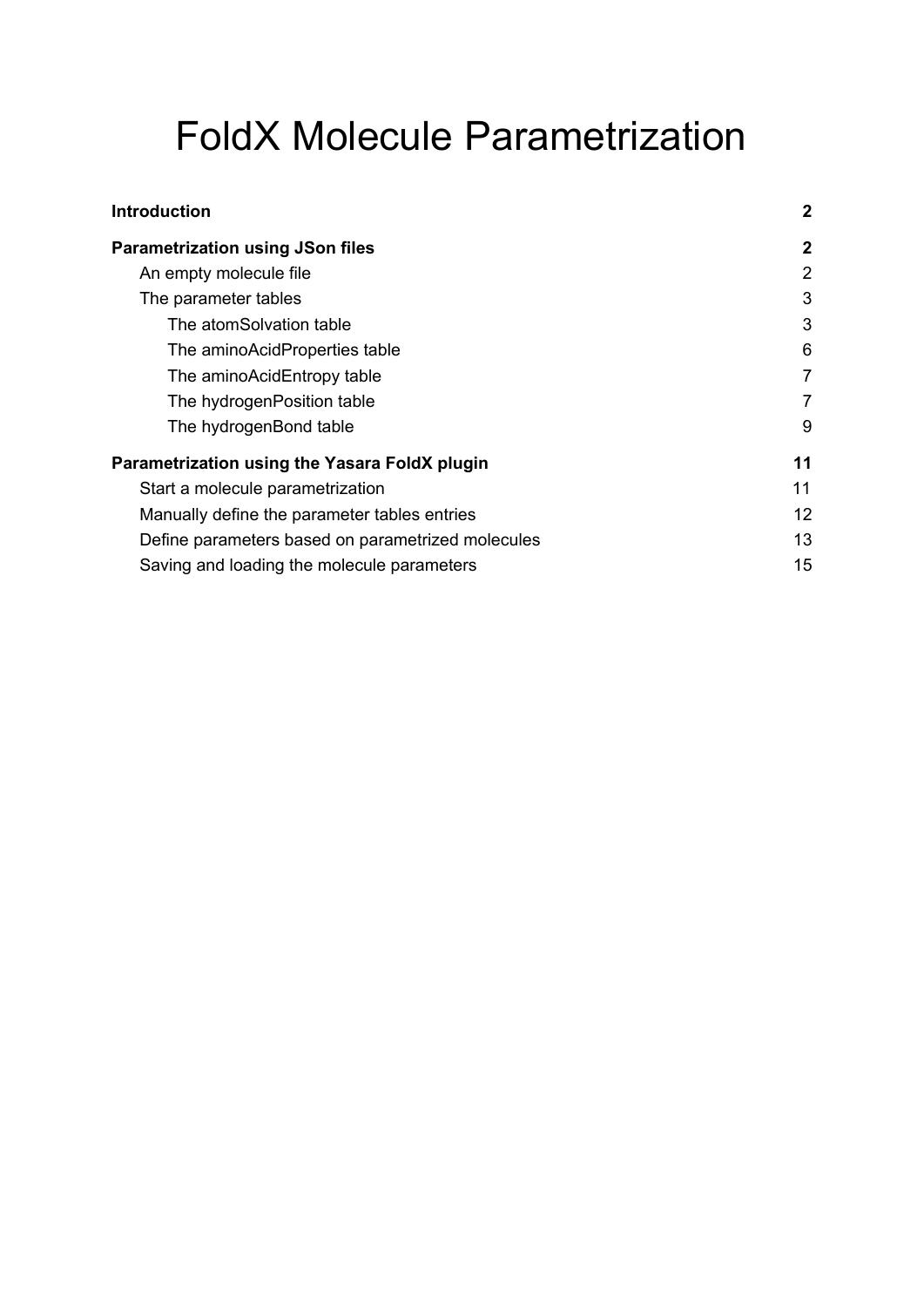# <span id="page-1-0"></span>Introduction

FoldX (<http://foldxsuite.crg.eu/>) is an application that provides a fast and quantitative estimation of the importance of the interactions contributing to the stability of proteins, protein–protein complexes, and protein–DNA complexes. The software recognize only a limited number of molecules in addition to the aminoacids and DNA nucleic acids. The list of recognized molecules can be found at <http://foldxsuite.crg.eu/allowed-residues>. The parameters of this molecules for stability calculations are included within the software, remaining not-modifiable.

Here we are introducing **ParamX**, a module for the parametrization of novel molecules to be recognized by FoldX software. This new molecules can be parametrized by the user in a single JSon file containing certain atomic and molecular information needed by the software to work and defined below. Also, the FoldX Yasara Plugin was expanded allowing to parametrize molecules both from scratch and taking existing molecules as templates.

# <span id="page-1-1"></span>Parameterization using JSon files

Json is an open-standard file format that uses human-readable text to transmit data objects consisting of attribute–value pairs and array data types. The  $\{\}$  characters are used to describe a new object consisting of field names and values. The [ ] characters are used to define a list of values assigned to one field.

# <span id="page-1-2"></span>An empty molecule file

In the website of FoldX an empty JSon file to parametrize molecules is provided, *empty.json*. Also, a sample molecule parameterization, the *uracil.json* file, is available. At the main level of the json file, there are three main attributes to be defined:

First, the *molName* attribute, which represents the molecule name, is a character string that can be defined freely by the user and is just descriptive. The *molCode* attribute is the three letter code of the molecule within the PDB files that will be provided to FoldX as input. The maximum length of this field is three letters, but can be one or two characters depending of the molecule (i.e. in the provided file with parameters of the uracil molecule, the code is "DU"). This field is case sensitive, which means that upper and lower case letters are considered different characters. Finally, within the *molParams* field, is the list of all the tables needed to parametrize the target molecule.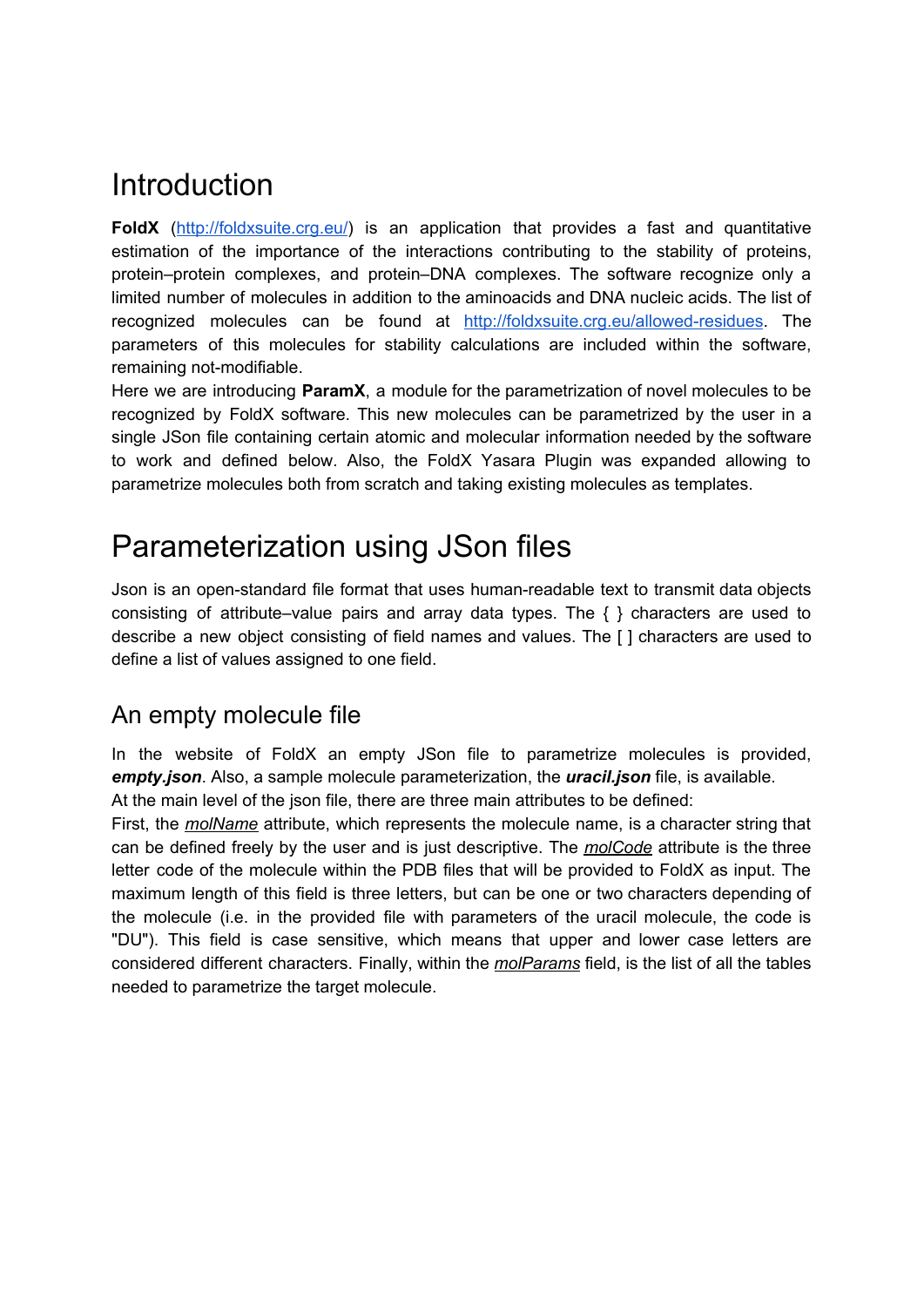

Figure 1: empty.json file, which contains all the fields that have to be defined to parametrize a new molecule to be recognized by FoldX.

### <span id="page-2-0"></span>The parameter tables

As is said above, within the *molParams* field the list of *tables* representing the different aspects of the molecule that have to be defined to parametrize the molecule can be found. For each table, the *dataType* field indicates FoldX which table is been defined, this field is fixed and the user does not have to modify them. The user only need to insert records for the different tables respecting the fields needed in each case as defined above. The information for each table has to be located within the brackets continuing the name of the table.

#### <span id="page-2-1"></span>The **atomSolvation** table

This table contains all the information concerning solvation and Van der Waals interactions of each atom of the molecule that is being parametrized. One entry per atom is needed.

**Important information:** The order of the atom parameters is important since other tables use the order of this table to recognize the atoms in the molecule. The first atom defined here will be then referenced as the atom 1 in other tables, continuing with the order consecutively.

This is the field description for this table:

| <b>Field</b> | <b>Allowed values</b>                                        | <b>Description</b> |
|--------------|--------------------------------------------------------------|--------------------|
| atom         | Three letter code of<br>the atom (i.e. "C5",<br>"OP2", etc.) | Atom code          |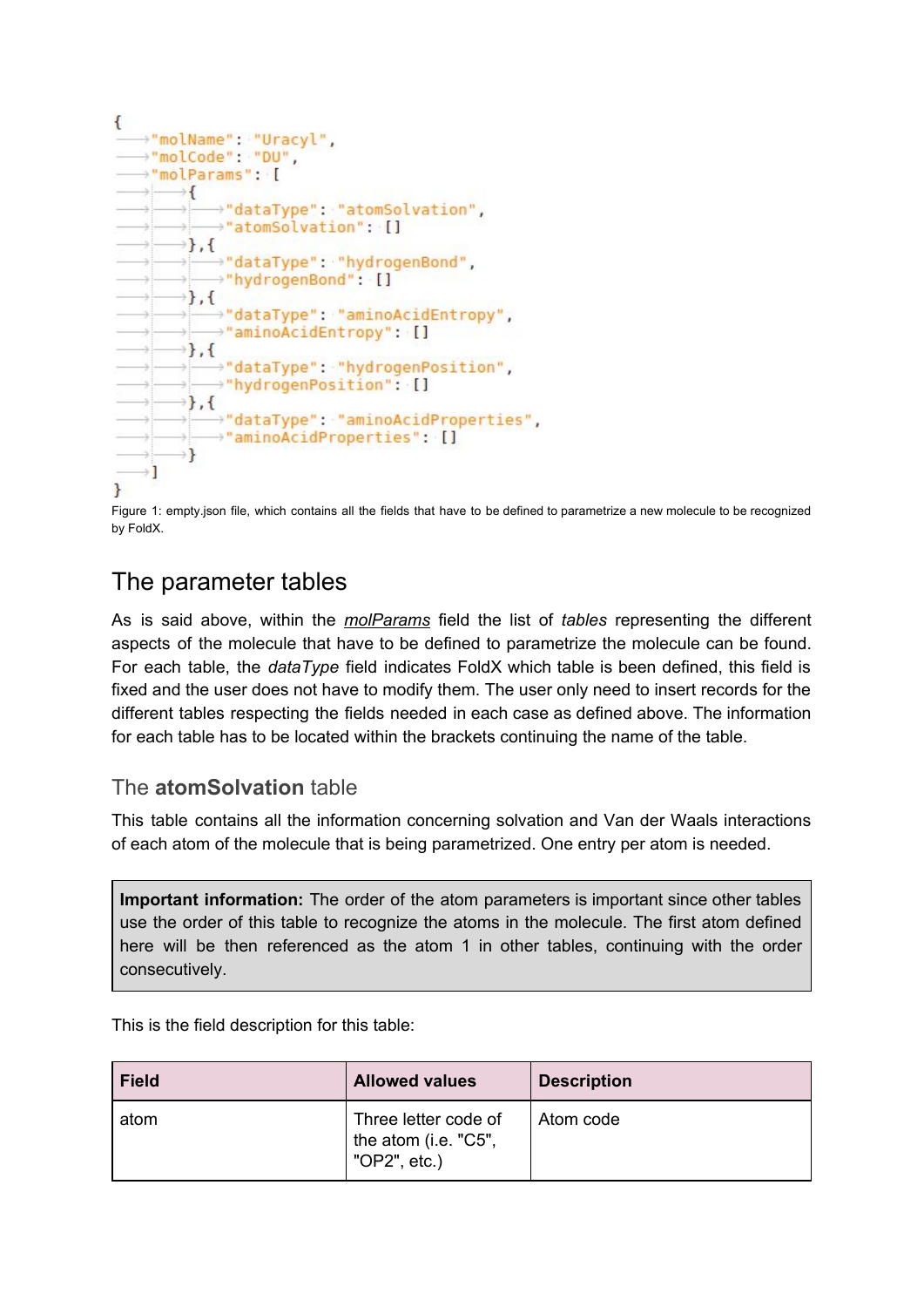| volume                                                      | Floating point number                                                                                                                                                | Atom volume                                                                                                                                                                                                                                                       |
|-------------------------------------------------------------|----------------------------------------------------------------------------------------------------------------------------------------------------------------------|-------------------------------------------------------------------------------------------------------------------------------------------------------------------------------------------------------------------------------------------------------------------|
| minOccupancy                                                | Floating point number                                                                                                                                                | Minimal volumetric occupancy<br>(unfolded state)                                                                                                                                                                                                                  |
| maxOccupancy                                                | Floating point number                                                                                                                                                | Maximal volumetric occupancy<br>(fully buried atom)                                                                                                                                                                                                               |
| vdw                                                         | Floating point number                                                                                                                                                | VdWaals unscaled energy                                                                                                                                                                                                                                           |
| solvationEnergy                                             | Floating point number                                                                                                                                                | Atom solvation energy unscaled                                                                                                                                                                                                                                    |
| level                                                       | $-1$ : LEVEL O,<br>0: LEVEL_N,<br>1: LEVEL A,<br>2: LEVEL_B,<br>3: LEVEL G,<br>4: LEVEL D,<br>5: LEVEL E,<br>6: LEVEL Z,<br>7: LEVEL H,<br>8: LEVEL I,<br>9: LEVEL_K | This atom is O bb (-1), connected<br>bb atoms in the residue (N and C,<br>0), CA(1), (CB,2), (CG,3), etc to<br>know when we are at i, i+3.<br>For non aminoacid-like<br>molecules this value is fixed to<br>0.                                                    |
| vdwInternalRadius                                           | Floating point number                                                                                                                                                | Radius used for internal vdWaals<br>and to calculate phi.psi distribution                                                                                                                                                                                         |
| vdwClashesRadius                                            | Floating point number                                                                                                                                                | United atom radius used to detect<br><b>VdWaals clashes</b>                                                                                                                                                                                                       |
| isHydrophobic                                               | 0: False, 1: True                                                                                                                                                    | Atom is hydrophobic                                                                                                                                                                                                                                               |
| <b>isBackbone</b>                                           | 0: False, 1: True                                                                                                                                                    | Atom belongs to backbone                                                                                                                                                                                                                                          |
| isPolar                                                     | 0: False, 1: True                                                                                                                                                    | Atom is polar                                                                                                                                                                                                                                                     |
| cycleNumber                                                 | Integer number                                                                                                                                                       | This field has to have the same<br>value for all atoms which are part<br>of the same cycle (a numeric<br>value). Value is 0 if doesn't belong<br>to a cycle.                                                                                                      |
| x, y, z                                                     | Floating point number                                                                                                                                                | Coordinates of the atom in<br>"standard" amino acid.                                                                                                                                                                                                              |
| omega phi, psi, chi1, chi2,<br>chi3, chi4, chi5, chi6, chi7 | Integer number                                                                                                                                                       | The dihedral angle the definition<br>is: -1: either angle doesn't exist or<br>atom doesn't move when you<br>change the angle 0: first atom for<br>this residue or last of the previous<br>one (N atom for psi) 1: first atom<br>for this residue 2:second 3:third |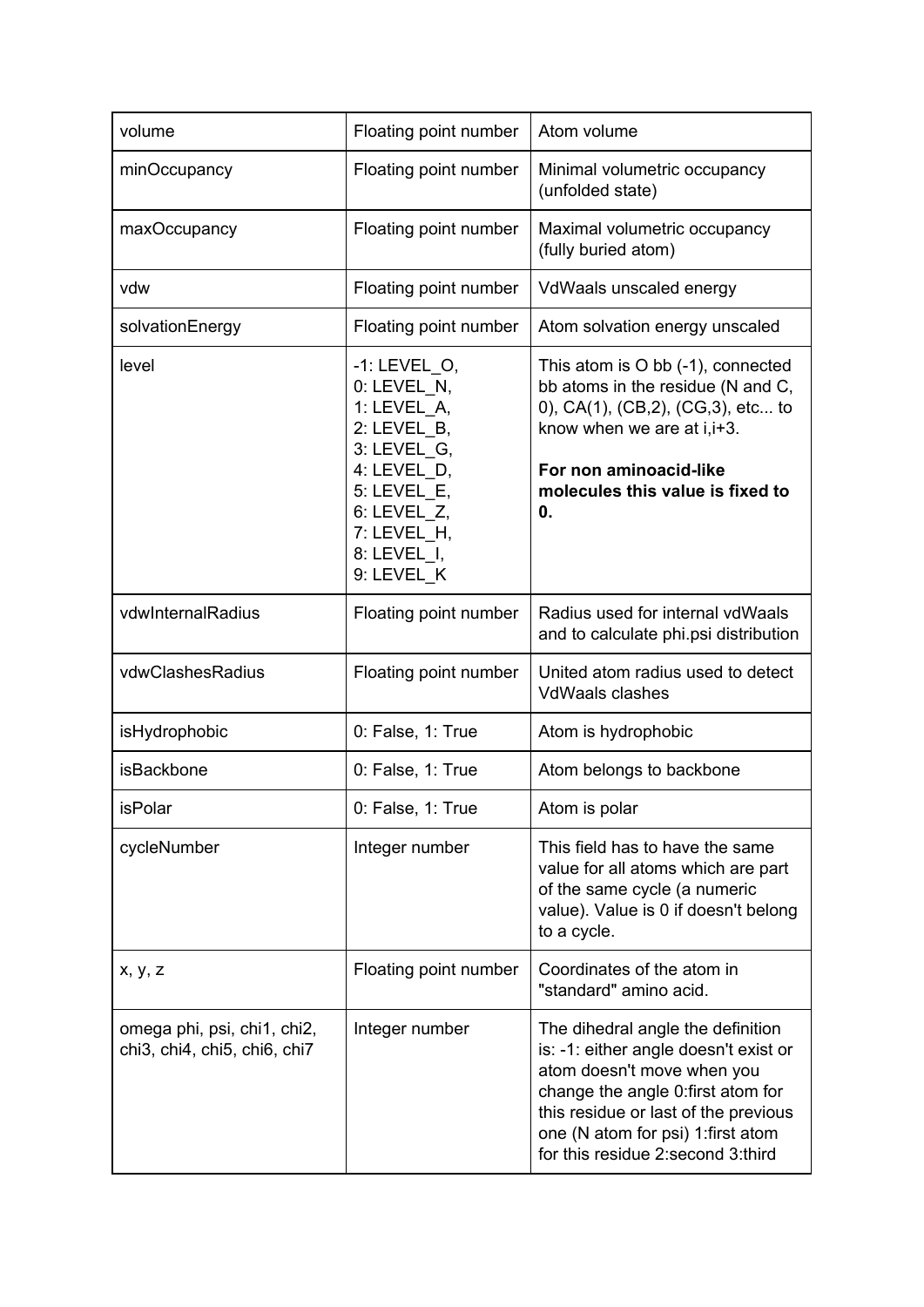|                |                                                                                                                                                      | 4: fourth 5: fourth atom for this<br>residue or first for the next one (Ca<br>for omega, C' for phi) 6: second<br>atom for the next one 7: first for<br>the next one 8: last of the previous<br>one 9: third of the previous one             |
|----------------|------------------------------------------------------------------------------------------------------------------------------------------------------|----------------------------------------------------------------------------------------------------------------------------------------------------------------------------------------------------------------------------------------------|
| lastDihedral   | Integer number                                                                                                                                       | Last dihedral that exists for this<br>amino acid                                                                                                                                                                                             |
| neighbourAtoms | List of atom names,<br>example:<br>["OP1","OP2","O5"","C<br>5","O3P","999","999",<br>"999","999","999","99<br>9","999","999","999","<br>999", "999"] | A list of 16 elements, containing<br>which atoms are considered<br>neighbours to this atom and<br>completing if necessary with "999"<br>to fill the 16 positions needed.<br><b>Important:</b> this list must exactly<br>contain 16 elements. |

Table 1: List of fields for the atomSolvation table.

In the Figure 2, a dummy atomSolvation table containing only the parameters for the "P" -phosphorus- atom (all atoms have to be defined for this table) is shown. The x, y and z coordinates were defined in relation to the C1' atom which is the (0,0,0) coordinate (for further information see the providen file). Which atom is the origin in the parametrization is an election of the user and have no influence in the calculations. The neighbour atoms can be observed in the figure also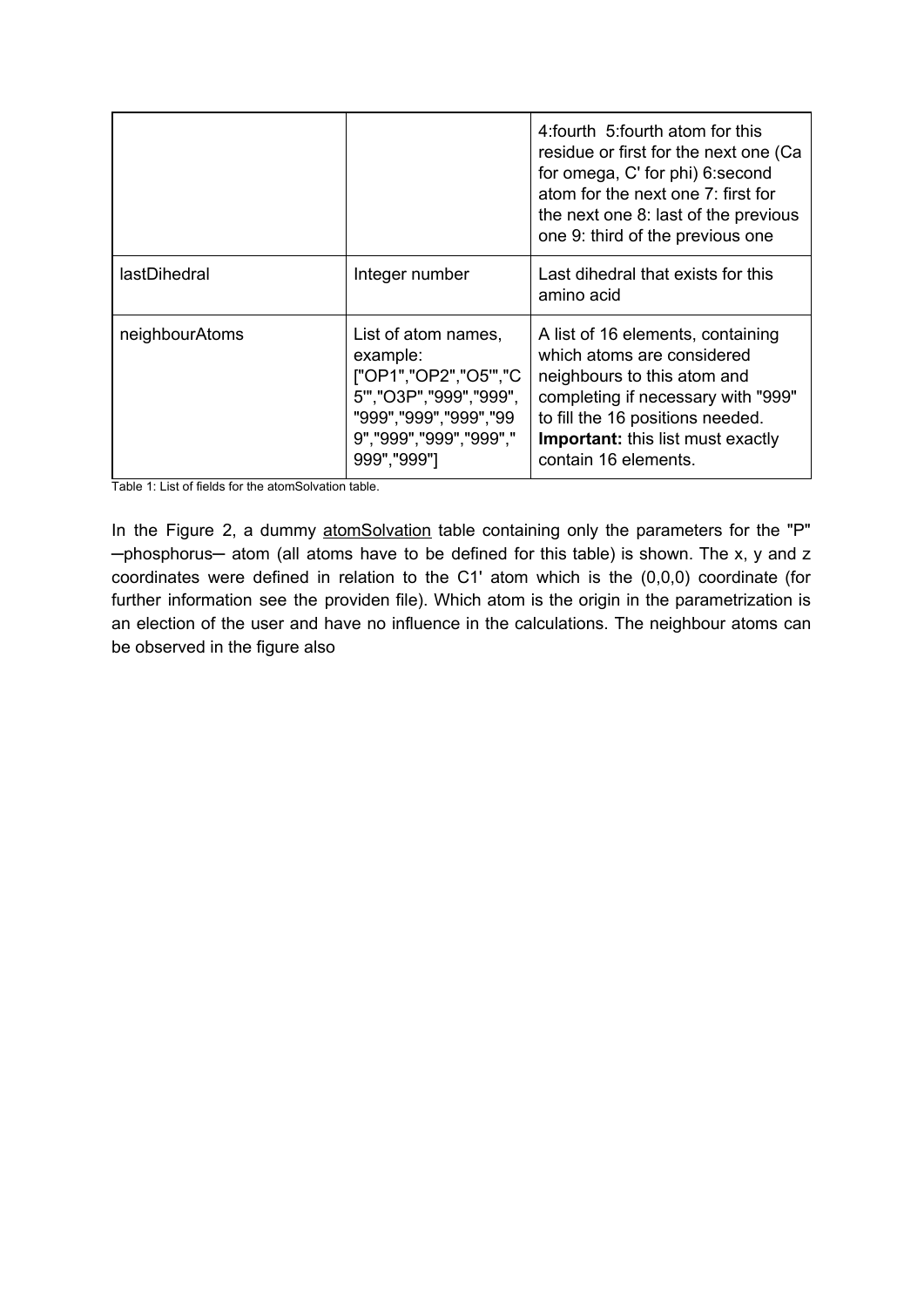

Figure 2: atomSolvation parameters for the P (phosphorus) atom of the uracil molecule. The neighbour atoms of this atom are highlighted and pointed to the json file *neighbourAtoms* parameter, indicating how it have to be defined..

**Important information:** For drug-like molecules the angles have to be set to -1. The angle flexibility relative to other atoms is defined relatively to aminoacid-like and nucleotide-like molecules and could have unexpected results for other type of molecules.

#### <span id="page-5-0"></span>The **aminoAcidProperties** table

This table defines general properties for the target molecule, which means that only has to have one entry per parameter file.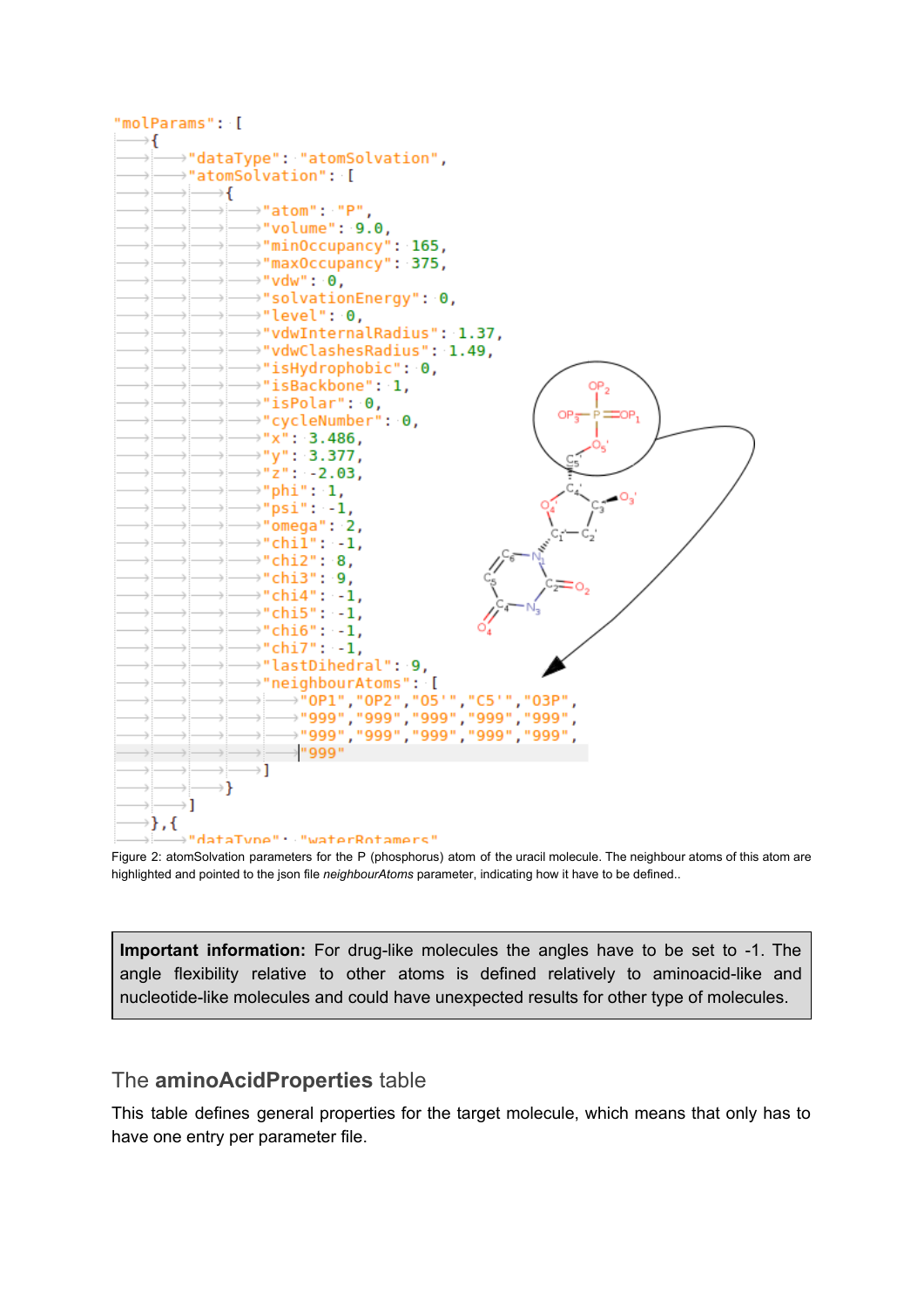| <b>Field</b>          | <b>Allowed values</b> | <b>Description</b>            |
|-----------------------|-----------------------|-------------------------------|
| <b>isNatural</b>      | 0: False, 1: True     | Molecule is natural           |
| molecularWeight       | Floating point number | Molecular weight              |
| extinctionCoefficient | Floating point number | <b>Extinction coefficient</b> |
| maxDeltaG             | Floating point number | Maximum value of $\Delta G$   |

<span id="page-6-0"></span>Table 2: List of fields for the aminoAcidProperties table.

#### The **aminoAcidEntropy** table

The data defined in this table is general for the molecule, it contains the information concerning to the side chain entropy.

This is the field description for this table:

| <b>Field</b>    | <b>Allowed values</b> | <b>Description</b>                                                            |
|-----------------|-----------------------|-------------------------------------------------------------------------------|
| centreAtom      | Integer number        | Center atom, based on the<br>atomSolvation table entry<br>number, zero based. |
| secondAtom      | Integer number        | Second atom, based on the<br>atomSolvation table entry<br>number, zero based. |
| radius          | Floating point number | Radius of the molecule                                                        |
| moleculeEntropy | Floating point number | Molecule entropy                                                              |

<span id="page-6-1"></span>Table 3: List of fields for the aminoAcidEntropy table.

#### The **hydrogenPosition** table

This table contains the information of hydrogen coordinates on backbone and side chain positions relevant for H-bonding.

This is the field description for this table:

| <b>Field</b> | <b>Allowed values</b>                                     | <b>Description</b>                                                                      |
|--------------|-----------------------------------------------------------|-----------------------------------------------------------------------------------------|
| atom         | Three letter code of the<br>atom (i.e. "C5", "OP2", etc.) | Atom code within the<br>molecule where the<br>hydrogen coordinates are<br>been defined. |
| atomPartner1 | Three letter code of the<br>atom (i.e. "C5", "OP2", etc.) | First atom marked as<br>partner                                                         |
| atomPartner2 | Three letter code of the<br>atom (i.e. "C5", "OP2", etc.) | Second atom marked as<br>partner                                                        |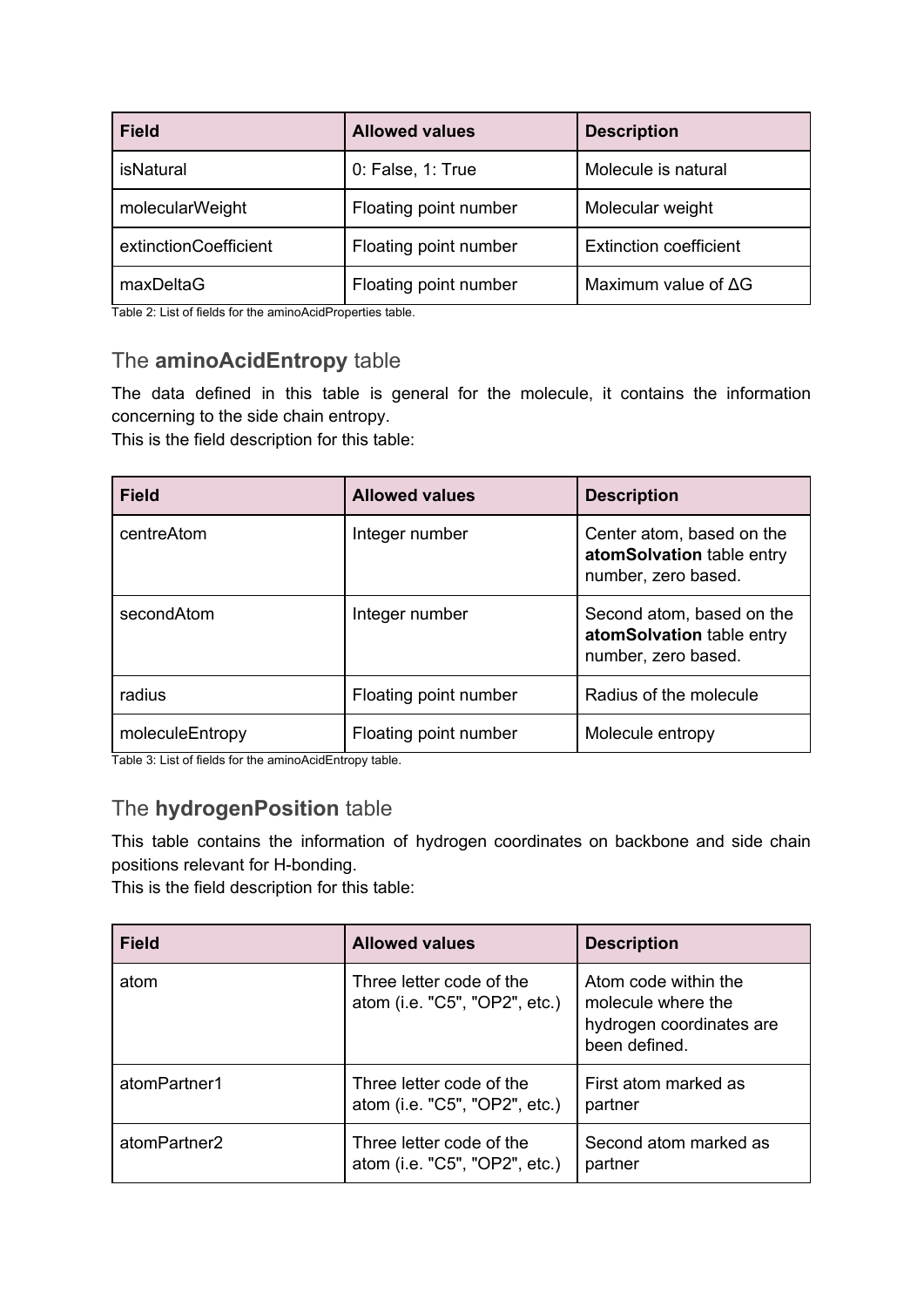| hydrogenName        | Three letter code of the<br>atom (i.e. "H22", "H4", etc.) | Syntax of the H atom name,<br>used to name hydrogens in<br>the output when apply.                 |
|---------------------|-----------------------------------------------------------|---------------------------------------------------------------------------------------------------|
| isExplicit          | 0: False, 1: True                                         | Explicit hydrogen                                                                                 |
| <i>isProtonated</i> | 0: False, 1: True                                         | Atom is protonated                                                                                |
| <i>is</i> Virtual   | 0: False, 1: True                                         | Virtual hydrogen                                                                                  |
| isCarbonyl          | 0: False, 1: True                                         | Carbonyl hydrogen, is used<br>to locate B pseudoatoms<br>mimicking the free orbital of<br>the $O$ |
| X                   | Floating point number                                     | Coordinate x relative to the<br>atom and its partners                                             |
| у                   | Floating point number                                     | Coordinate y relative to the<br>atom and its partners                                             |
| Z                   | Floating point number                                     | Coordinate z relative to the<br>atom and its partners                                             |

Table 4: List of fields for the hydrogenPosition table.

This is an example of the hydrogen positions in the C1' atom of the uracil molecule:



Figure 3: The atom C1 (blue) which have one explicit hydrogen to define (light blue) builds the coordinate system based in its two partners. The partner1 is C2' (green) and defines the X axis together with the atom C1; the partner 2 is O4' (red) and is used to define the XZ plane as third point. In this constructed space C1 is the origin which is then used as reference to define the three coordinates of the hydrogen.

#### <span id="page-7-0"></span>The **hydrogenBond** table

This table contains the parameters which describe the information for Hbond formation. One or more records have to be defined for all the atoms that can establish hydrogen bonds. This is the field description for this table: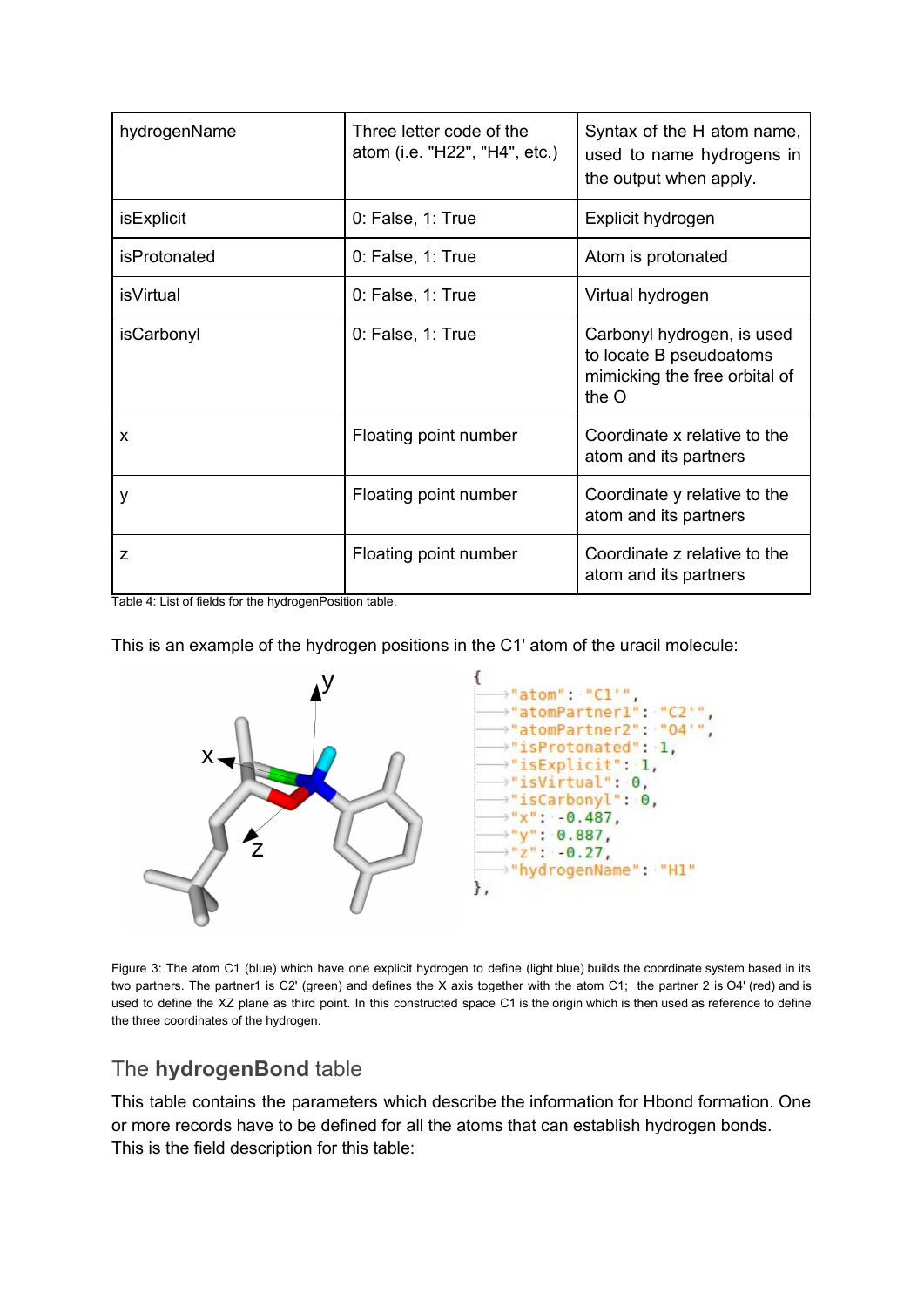| <b>Field</b>                | <b>Allowed values</b>                                            | <b>Description</b>                                                                                                                                                             |
|-----------------------------|------------------------------------------------------------------|--------------------------------------------------------------------------------------------------------------------------------------------------------------------------------|
| atom                        | Three letter code of the<br>atom (i.e. "C5", "OP2", etc.)        | Atom code                                                                                                                                                                      |
| donor                       | Integer number                                                   | Number of donor<br>possibilities                                                                                                                                               |
| acceptor                    | Integer number                                                   | Number of acceptor<br>possibilities                                                                                                                                            |
| hydrogens                   | Integer number                                                   | Number of possible<br>hydrogens or waters                                                                                                                                      |
| dummyHydrogens              | Integer number                                                   | Number of hydrogens<br>placed by FoldX                                                                                                                                         |
| hydrogensMovility           | 1: The H can rotate<br>2: Coordination of the H is<br>restricted |                                                                                                                                                                                |
| doubleBond                  | 0: False, 1: True                                                | Atom makes a double bond                                                                                                                                                       |
| charge                      | Floating point number                                            | Charge                                                                                                                                                                         |
| hydrogenName                | Integer number                                                   | Atom on which the donor<br>atom is bound, based on the<br>atomSolvation table entry.<br>"X" is hydrogen is virtual.                                                            |
| pKa                         | Floating point number                                            | pKa                                                                                                                                                                            |
| isDipoled                   | 0: Partial charge, 1: Not<br>partial charge                      |                                                                                                                                                                                |
| isCharged                   | 0: Polar, 1: Charged                                             |                                                                                                                                                                                |
| minBondDistance             | Floating point number                                            | Minimal distance for<br>Hbonding                                                                                                                                               |
| partialCovalentContribution | Floating point number                                            | Default partial covalent<br>contribution                                                                                                                                       |
| explicitSolvation           | Floating point number                                            | Common values: -0.0 when<br>atom field is a hydrogen,<br>-0.4 when atom field a<br>charged atom, -0.2 when<br>atom field is neutral atom,<br>-1.0 when atom field is an<br>ion |
| bondTolerance               | Floating point number                                            | Tolerance<br>for<br>h-bonding.<br>0.0 when<br>Typical values:                                                                                                                  |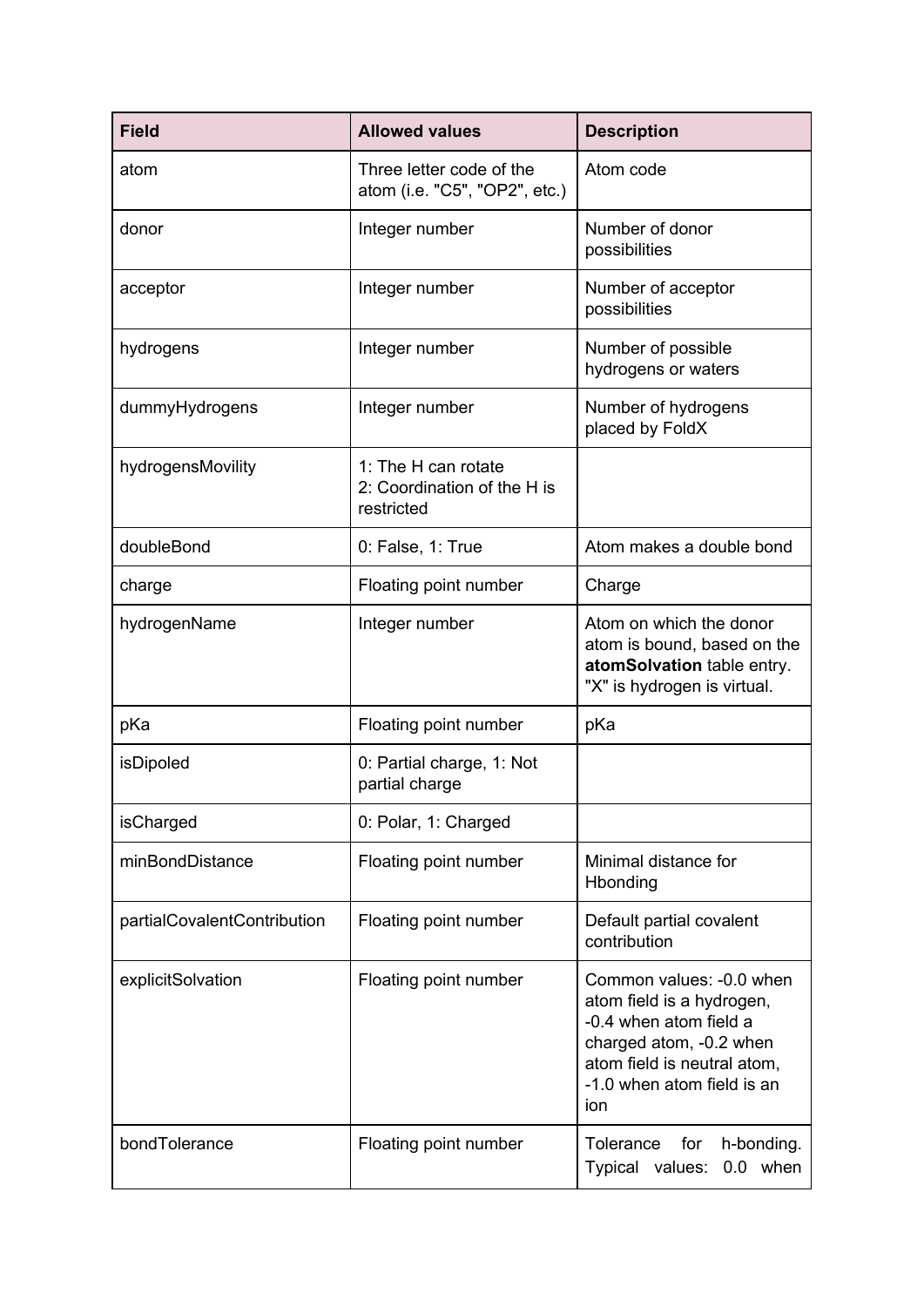|               |                                                                                                                      | atom field is a hydrogen, 0.5<br>when <b>atom</b> field is a<br>backbone atom, 0.22 when<br>atom field is a sidechain<br>atom, 0.2 when <b>atom</b> field is<br>an ion. |
|---------------|----------------------------------------------------------------------------------------------------------------------|-------------------------------------------------------------------------------------------------------------------------------------------------------------------------|
| hybridization | 0: SP2_N_ORB1,<br>1: SP2 N H1,<br>2: SP2 N H2,<br>3: SP2_O_ORB2,<br>4: SP3 O H1ORB2,<br>5: SP3 N H3,<br>6: NO HYBRID | Distance deduced from sum<br>of radii to take into account<br>H-bonds                                                                                                   |

Table 5: List of fields for the hydrogenBond table.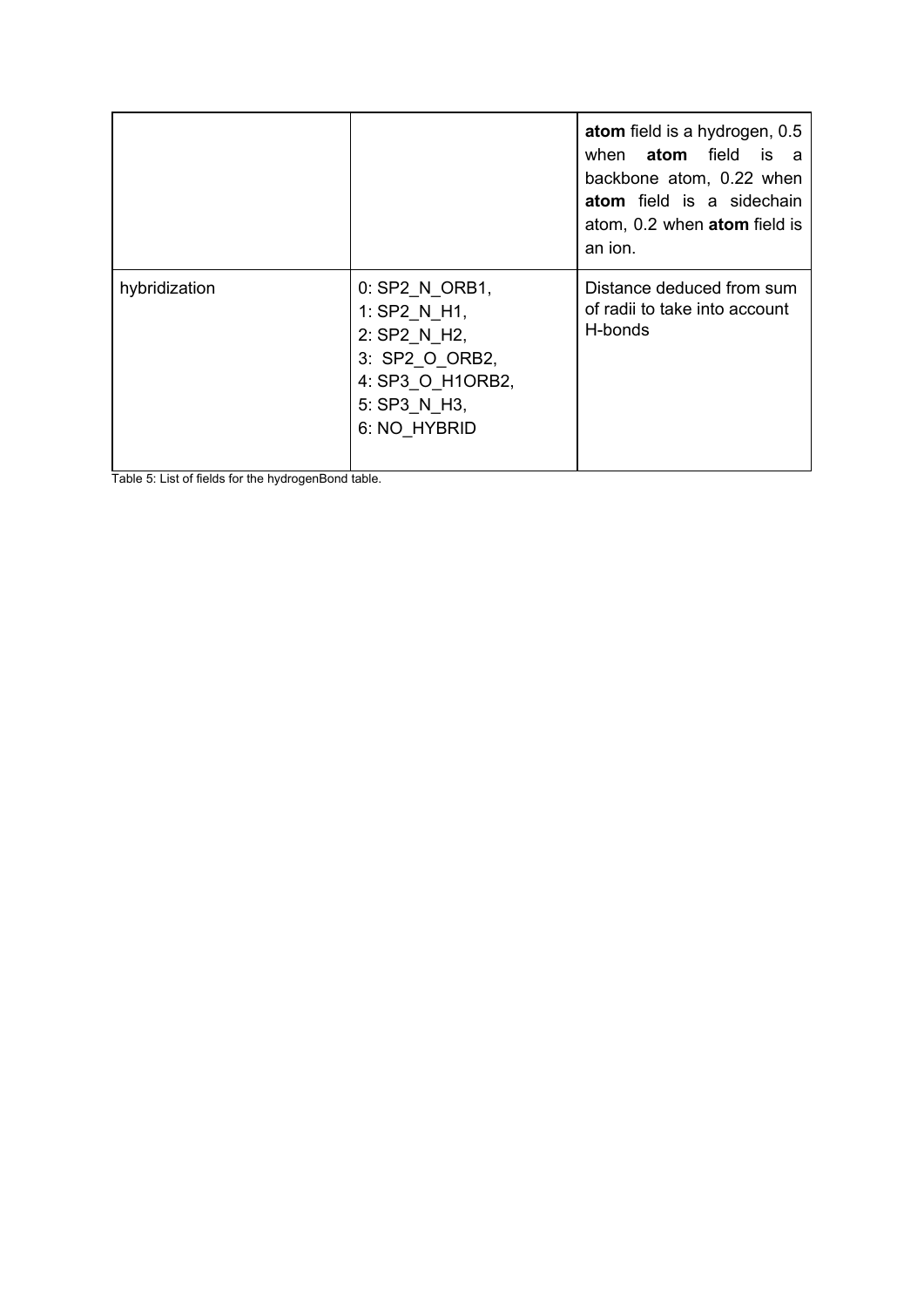# <span id="page-10-0"></span>Parametrization using the Yasara FoldX plugin

The Foldx Molecule Handling plugin was developed to aid the user in the molecule parameterization in a more friendly way. The only requisite needed to parametrize a desired molecule is to have defined a PDB file containing the molecule: the name of each atom in the molecule has to be consistent with the name of that atom when the target molecule is within a full PDB used as input in a FoldX run.

### <span id="page-10-1"></span>Start a molecule parametrization

After your molecule PDB file is loaded in the Yasara software, the user have to select one option within the menu Analyze -> FoldX Molecule Handling. A molecule can be parametrized from the scratch of taking another molecule already recognized by FoldX as a template. The criteria to copy the parameters if this second option is chosen, will be the to use the same atom name: all the parameters for the atom named X in the existing molecule will be copied to the atom called X in the target molecule.



The only two fields needed to start a molecule parametrization is the molecule name (which is only informative) and the three letter code of the molecule, which has to be consistent with the code used for the molecule in the input PDB files of the further FoldX runs. The number of characters that can be used for the three letter code is one to three.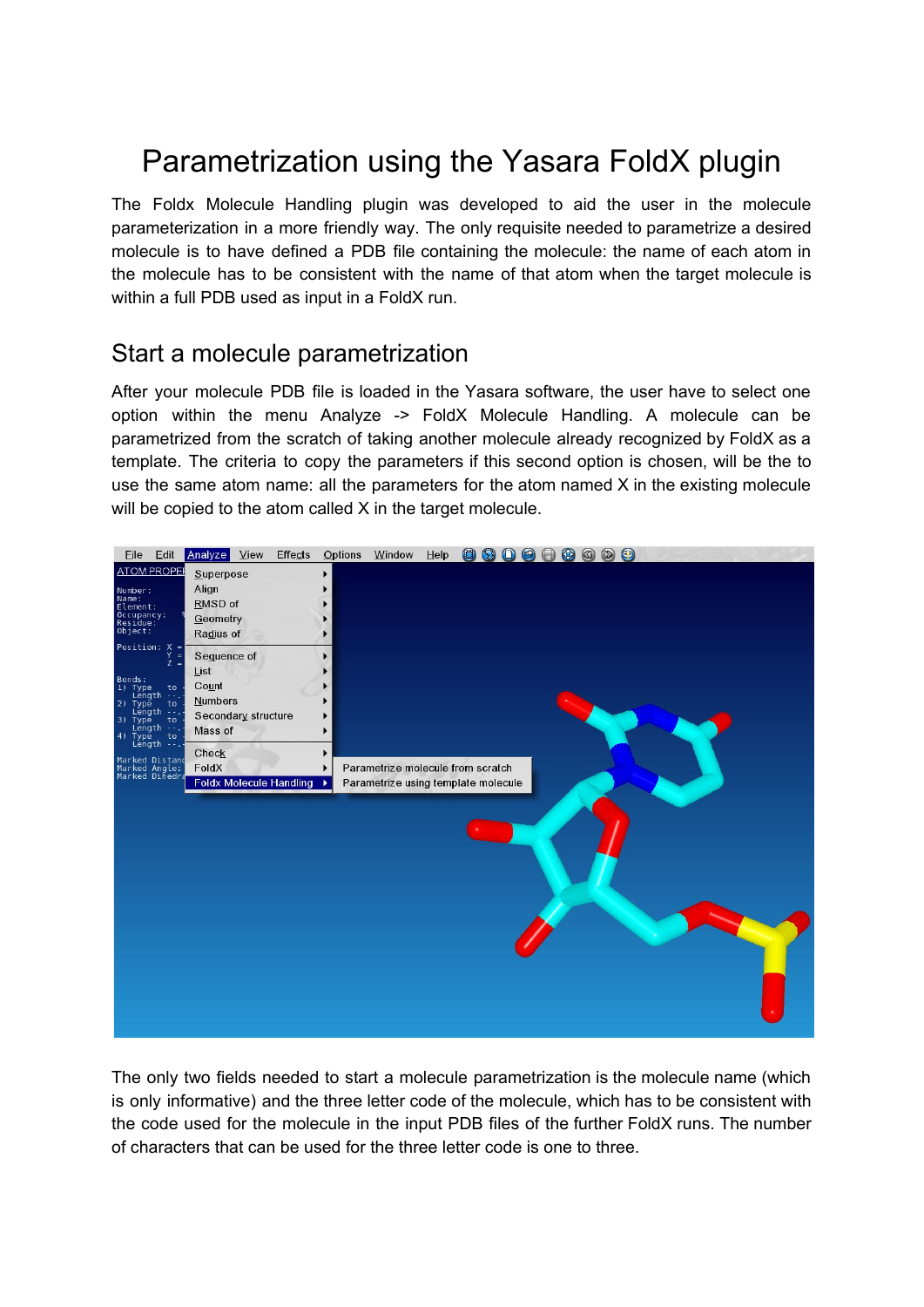

There are two main ways to define the molecule parameters with the Yasara plugin. One is to input them manually field by field, and the other is to copy the target parameters from an already parametrized molecule.

**Important information:** The rotabase file for the ParamX version has to be actualized. If you have a previous version of this file, please download it from the FoldX website.

### <span id="page-11-0"></span>Manually define the parameter tables entries

Once the molecule have been named the real parametrization starts. To access the parametrization menu, an atom of the molecule has to be selected, and then right clicking it the "FoldX Molecule Handling" option will display all the actions that can be done.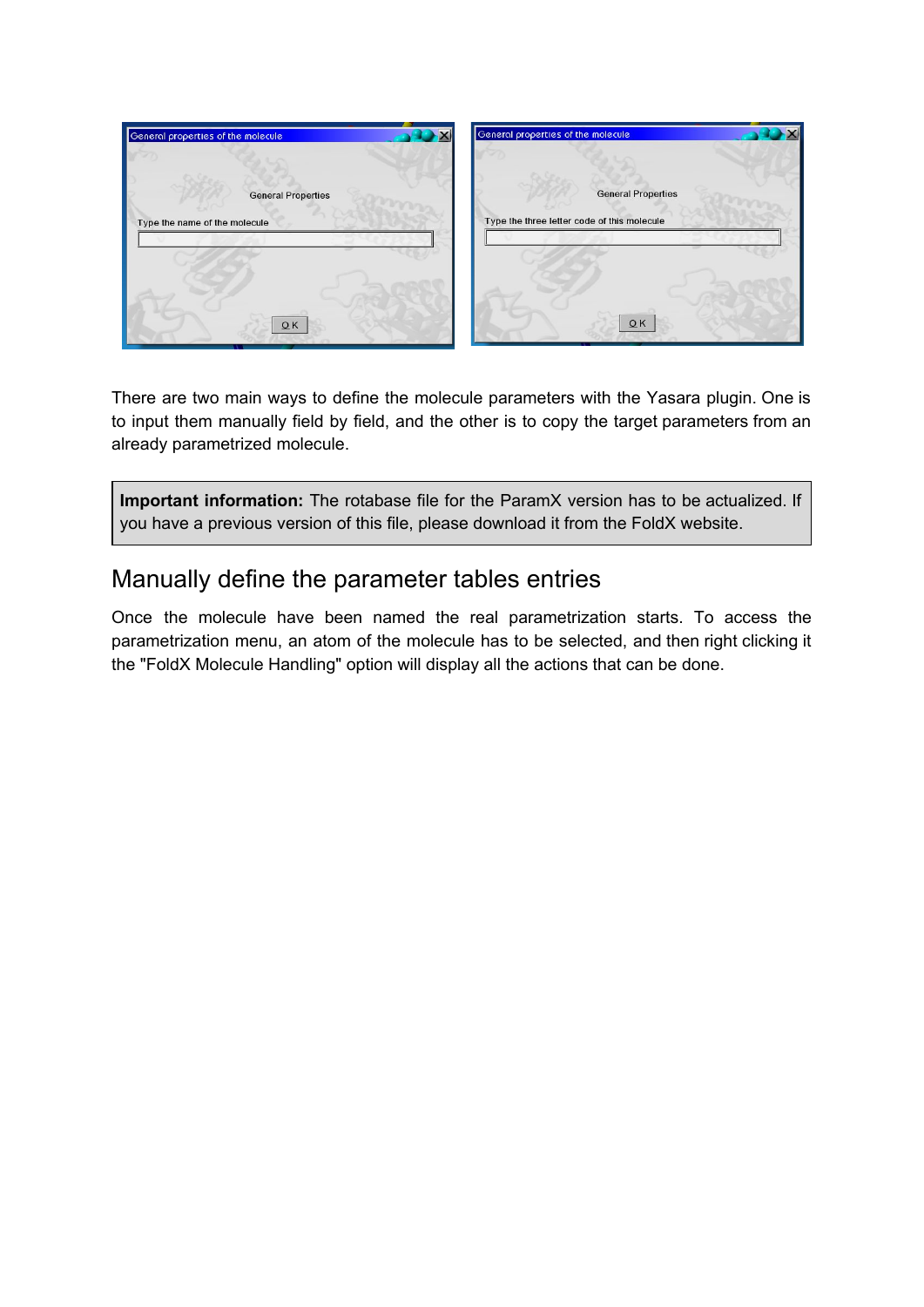

As can be seen, for all the tables described in the first part of this tutorial the option of defining a new entry manually and from existing molecule is defined.

When a manual option is selected, all the fields defined for the selected table will be asked and the parameter will be added to the molecule.

# <span id="page-12-0"></span>Define parameters based on parametrized molecules

When the user choose and "Add" option from existing molecule, first, all the molecules which have defined at least one parameter for the selected table will be displayed.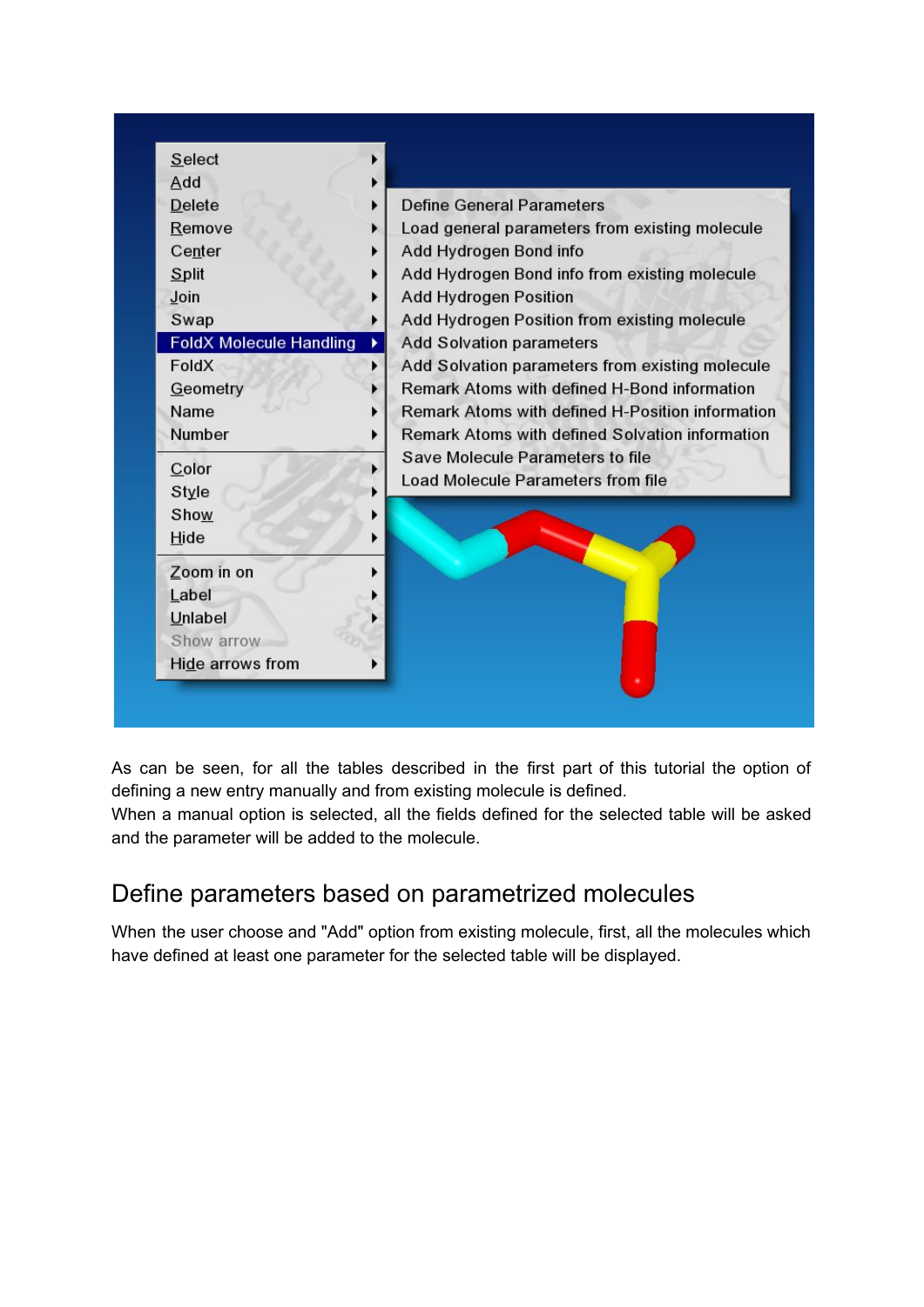

Most of the parameters have to be defined on reference of one atom of the molecule. The selected atom will be the target of the copied parameter, but the source atom could not have the same name in the parametrized molecule, then the atoms with entries in the target table for the selected molecule are displayed.



All the entries in the target table for the selected atom of the previously selected molecule are copied to the target atom of the molecule that is been parametrized.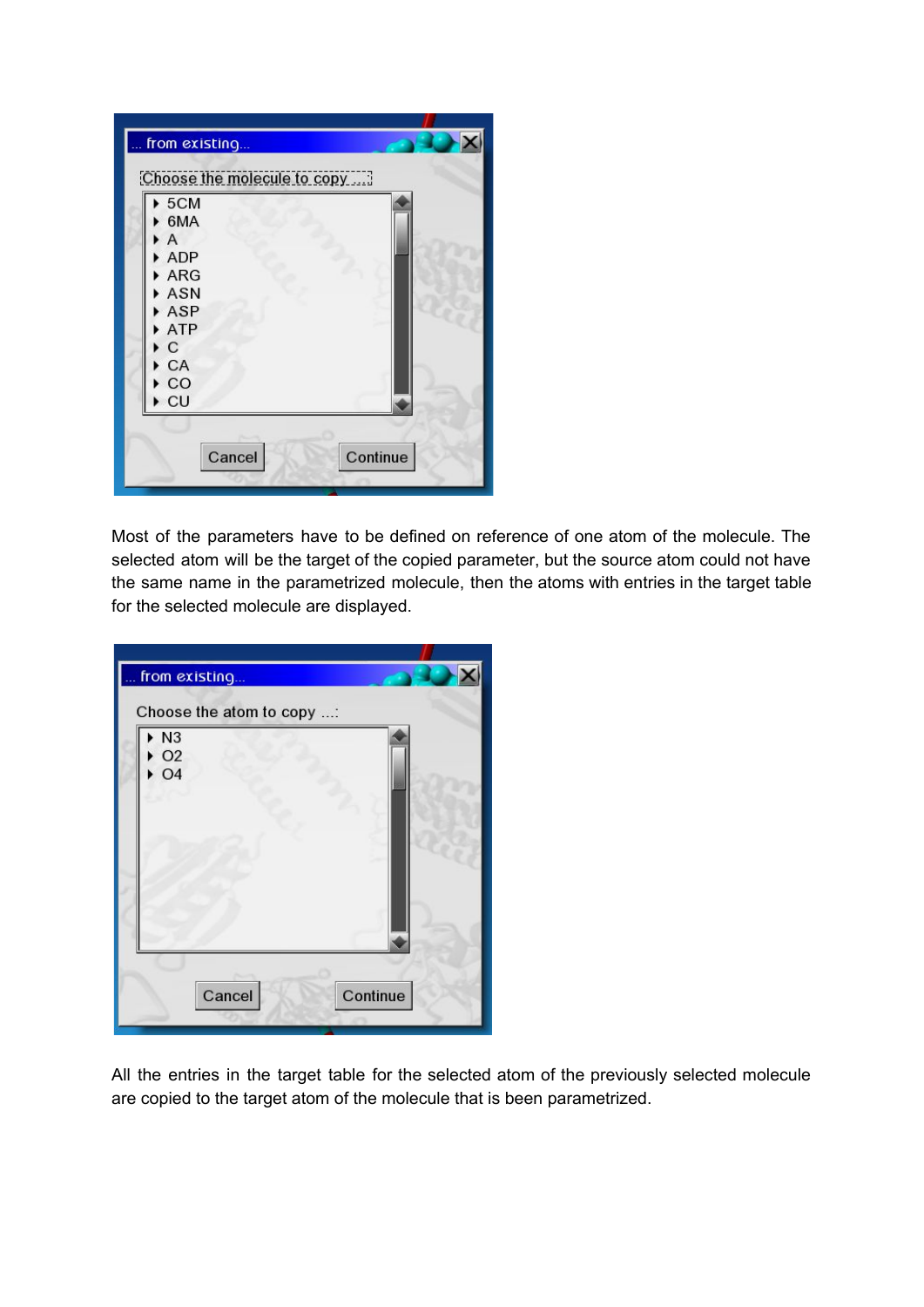**Important information:** atomic parameters are copied "blindly", only by replacing the molecule and atom name of the template molecule and atom to the target ones and keeping all the other fields equal. Using this option is under user's responsibility, which have to check and modify any field that is needed to the proper parametrization of the molecule.

The parametrized atoms for the selected table will be colored in green and the rest of the molecule will be white colored.



# <span id="page-14-0"></span>Saving and loading the molecule parameters

The parametrized molecules has to be stored in a .json file to be processed by foldx software. Select the "Save molecule parameters to file" will display an input box to define the path of this .json file.